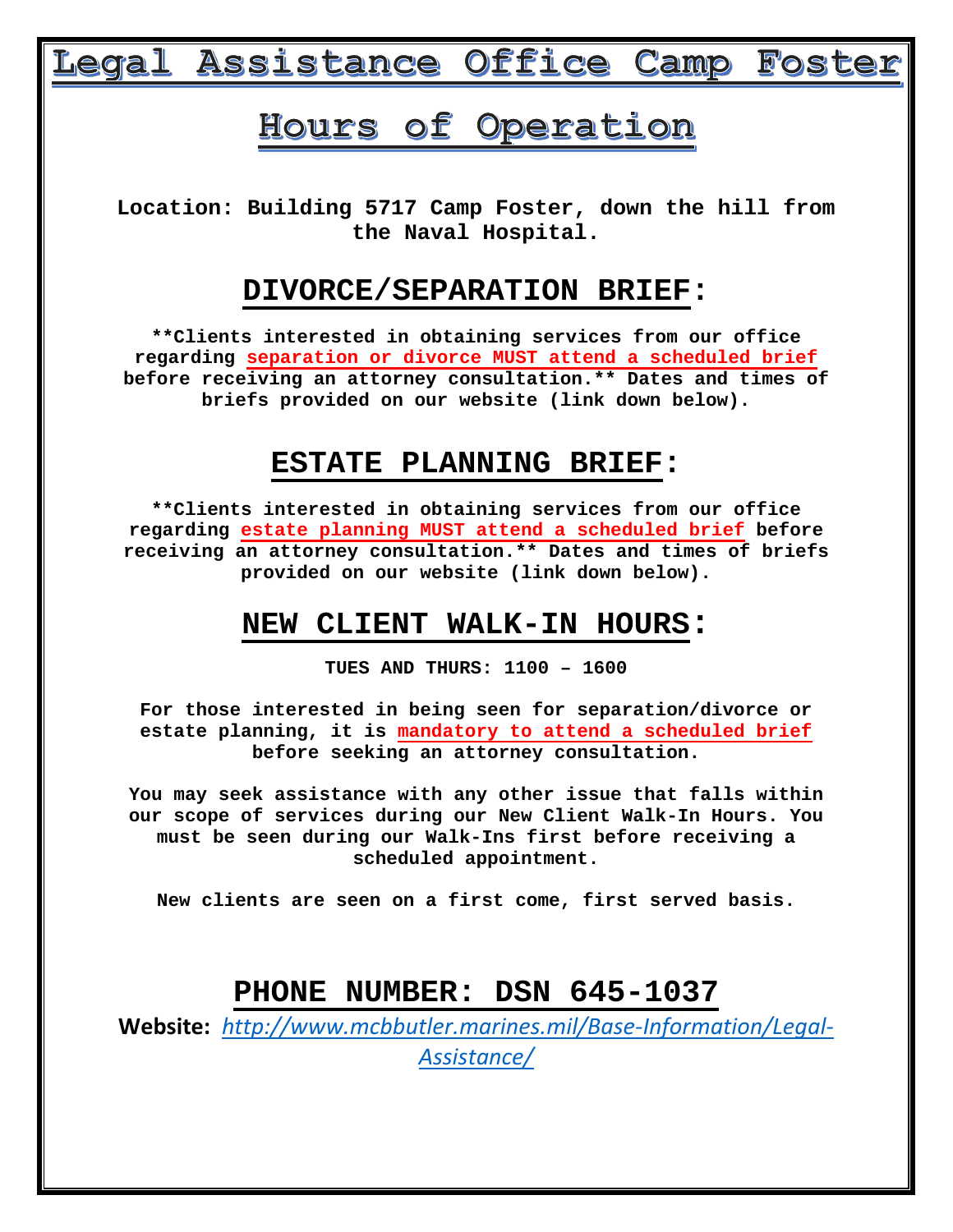# Legal Assistance Office Camp Foster

## Hours of Operation

**Location: Building 5717 Camp Foster, down the hill from the Naval Hospital.**

### **NOTARY & POWER OF ATTORNEY HOURS:**

**MON AND WED: 0800 – 1100 AND 1300 - 1600**

**\*\*Notary and power of attorney services WILL NOT be provided outside of the hours listed above.\*\***

## **ADDITIONAL NOTARY SERVICES:**

**If you require notary services outside of the hours posted herein, please be aware that under 10 U.S.C. 1044A a unit Adjutant (S-1 OIC) is authorized to act as a federal notary. Officers in the grade of O-4 and above, any legal officer, and judge advocates for the Navy and Marine Corps are authorized to act as a notary per JAGMAN 0902D. No Seal is required pursuant to Federal Law.**

**KADENA LEGAL ASSISTANCE NOTARY HOURS:**

**Location: Bldg. 15 MON – FRI: 0900 – 1500 DSN: 634-3300 or cellphone 098-938-1111 (Kadena Operator) Fill out POA before coming in:** [https://aflegalassistance.law.af.mil](https://aflegalassistance.law.af.mil/)

**TORII STATION LEGAL OFFICE NOTARY HOURS:**

**Location: Bldg. 218 MON – FRI: 0800 – 1100 and 1300 – 1600 DSN: 644-4332 or cellphone 098-970-5555 (Torii Station Operator)**